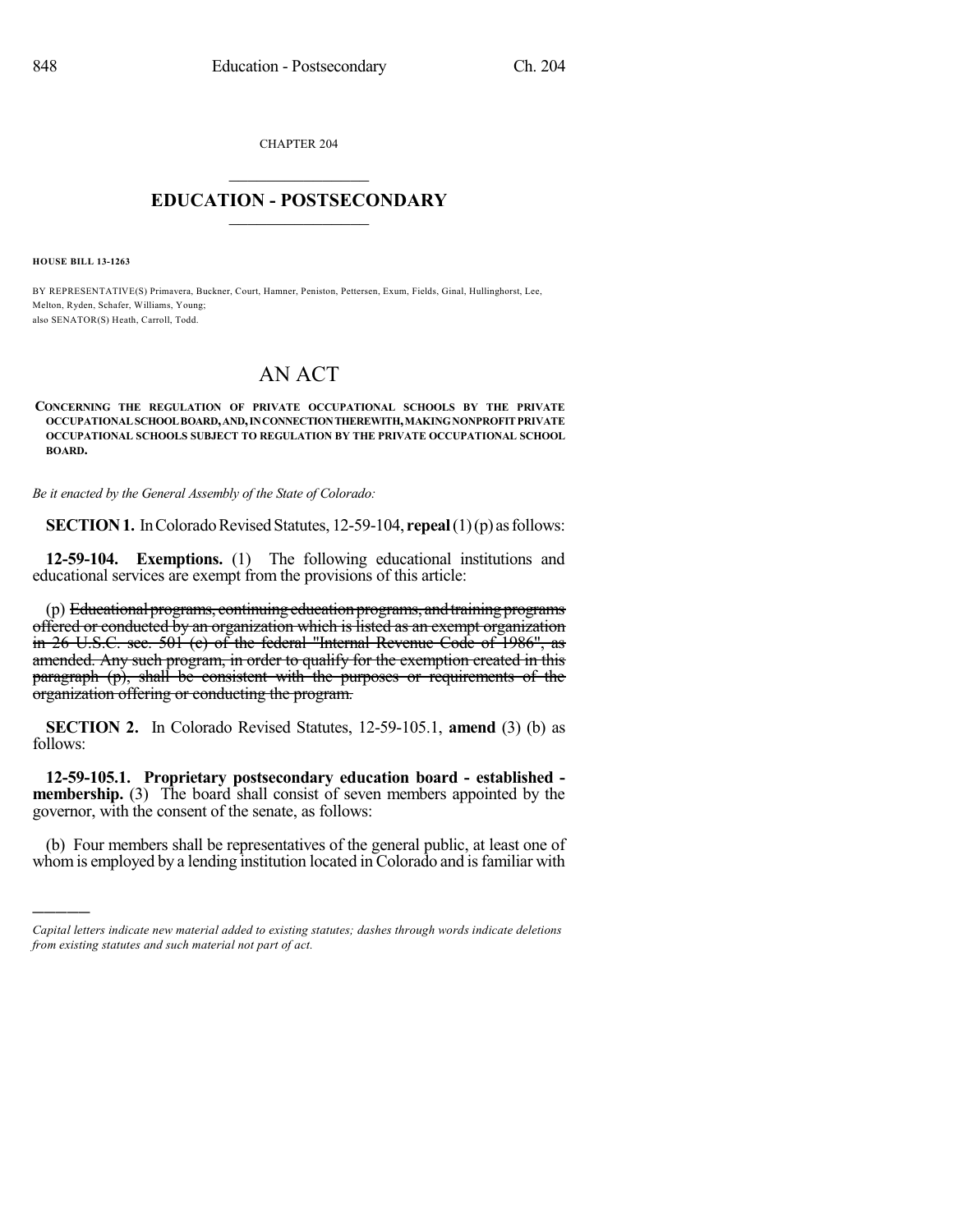the Colorado student loan program FEDERAL LOANS AND FUNDS AUTHORIZED IN TITLE IV OF THE FEDERAL "HIGHER EDUCATION ACT OF 1965", AS AMENDED, and at least two of whom are owners or operators of businesses within Colorado that employ students who are enrolled in schools that are subject to administration by the division.

**SECTION 3.** In Colorado Revised Statutes, 12-59-105.3, **repeal** (1) (i) as follows:

**12-59-105.3. Powers and duties of board.** (1) The board shall have the following powers and duties:

(i) To grant accreditation to schools that make application and that meet the standards of accreditation established by the board, which shall include at least the standards of accreditation required for recognition of an accrediting authority for private occupational schools by the United States office of education. Accreditation shall be voluntary and shall not affect, in any manner, a certificate of approval issued by the board as provided in this article. A school making application for accreditation shall pay all reasonable expenses incurred by the board, including any payments to evaluators, in the performance of the accreditation evaluation or in connection with the continuation of anyaccreditation received underthis paragraph  $<sub>(1)</sub>$ .</sub>

**SECTION 4.** In Colorado Revised Statutes, 12-59-108, **amend** (1) (c) as follows:

**12-59-108. Application for certificate of approval.** (1) Any entity desiring to operate a private occupational school in this state shall make application for a certificate of approval to the board upon forms to be provided by the board. Said application shall include at least the following:

(c) A current balance sheet, income and expense statement, and other supportive financial documentation incidental thereto, prepared by an independent public accountant or certified public accountant using a format which reflects accepted accounting principles and procedures DOCUMENTATION NECESSARY TO ESTABLISH THE APPLICANT'S FINANCIAL STABILITY AS REQUIRED BY THE MINIMUM STANDARDS AND BOND PROVISIONS SPECIFIED IN THIS ARTICLE;

**SECTION 5.** In Colorado Revised Statutes, 12-59-118, **amend** (1) as follows:

**12-59-118. Complaints of deceptive trade or sales practices.** (1) A person claiming pecuniary loss as a result of a deceptive trade or sales practice, pursuant to section 12-59-117, by a school or agent shall first exhaust all complaint and appeals processes available at the school. If the person's complaint is not resolved to the person's satisfaction, the person may file with the board a written complaint against the school or agent. The complaint shall MUST set forth the alleged violation and such other relevant information as may be required by the board MAY REQUIRE. A complaint filed under this section is a public record subject to the provisions of article 72 of title 24, C.R.S., and shall MUST be filed within two years after the student discontinues his or her training at the school or at any time prior to the commencement of training.